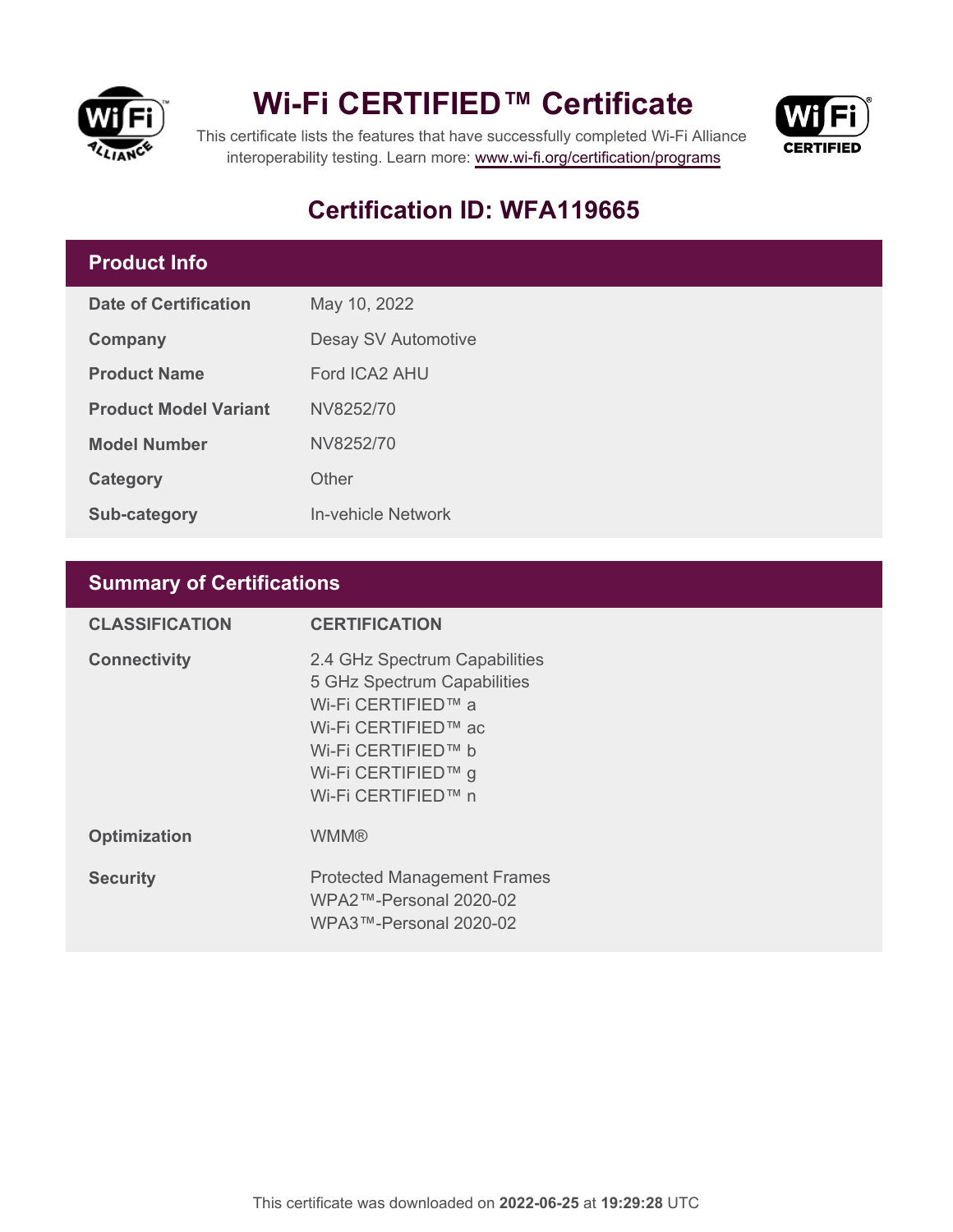

# **Wi-Fi CERTIFIED™ Certificate**

**Certification ID: WFA119665**



| <b>Role: Access Point</b>                                                                                                             |                                                                                                    |                                    | Page 2 of 3            |  |
|---------------------------------------------------------------------------------------------------------------------------------------|----------------------------------------------------------------------------------------------------|------------------------------------|------------------------|--|
| <b>Wi-Fi Components</b><br><b>Wi-Fi Component Operating System</b>                                                                    | <b>RF Architecture</b>                                                                             |                                    |                        |  |
| Android8.1.0<br><b>Wi-Fi Component Firmware</b><br>A <sub>0</sub>                                                                     | <b>Bands Supported</b><br>$2.4$ GHz<br>5 GHz                                                       | Transmit (Tx)<br>$\mathbf{1}$<br>1 | Receive (Rx)<br>1<br>1 |  |
| <b>Certifications</b>                                                                                                                 |                                                                                                    |                                    |                        |  |
| 2.4 GHz Spectrum Capabilities                                                                                                         | Wi-Fi CERTIFIED™ b                                                                                 |                                    |                        |  |
| 20 MHz Channel Width in 2.4 GHz                                                                                                       | Wi-Fi CERTIFIED™ g                                                                                 |                                    |                        |  |
| <b>5 GHz Spectrum Capabilities</b><br>20 MHz Channel Width in 5 GHz<br>40 MHz Channel Width in 5 GHz<br>80 MHz Channel Width in 5 GHz | Wi-Fi CERTIFIED™ n<br><b>OBSS on Extension Channel</b><br><b>Short Guard Interval</b><br>A-MPDU Tx |                                    |                        |  |
| <b>Protected Management Frames</b>                                                                                                    |                                                                                                    |                                    |                        |  |
| <b>WMM®</b>                                                                                                                           |                                                                                                    |                                    |                        |  |
| WPA2™-Personal 2020-02                                                                                                                |                                                                                                    |                                    |                        |  |
| WPA3™-Personal 2020-02                                                                                                                |                                                                                                    |                                    |                        |  |
| Wi-Fi CERTIFIED™ a                                                                                                                    |                                                                                                    |                                    |                        |  |
| Wi-Fi CERTIFIED™ ac                                                                                                                   |                                                                                                    |                                    |                        |  |
| A-MPDU with A-MSDU<br><b>MCS 8-9 Rx</b><br>Short Guard Interval                                                                       |                                                                                                    |                                    |                        |  |